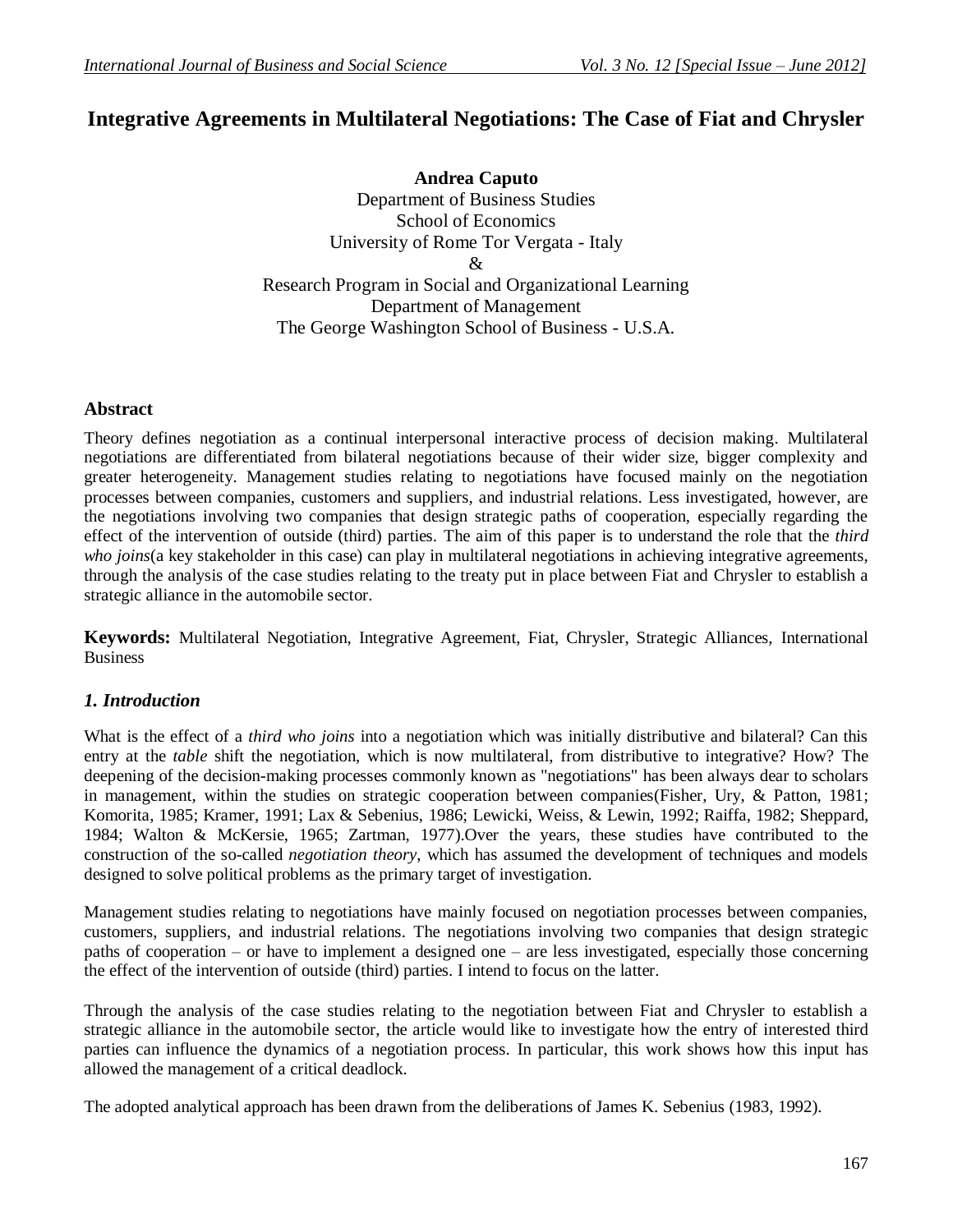In terms of theory and practice, the observations made from the analysis may be a convenient starting point for developing models of the government's dynamics of negotiations, focused on a strategic management of the parties and their interests.

The work is developed with an initial critical review of the literature, aimed at deepening awareness about the research question. The research methodology adopted and the analysis of the case study will follow. The work is concluded with a discussion on the evidence provided from the analysis, with an underlying reflection on the most important implications for future research efforts.

# *2. The Fiat-Chrysler Negotiation*

The international strategy of Fiat has been characteristic of the Italian-based company since the early years of the twentieth century. Since 1908, when Giovanni Agnelli decided to open the U.S. market, Fiat has been facing the strategies of internalization several times with mixed success.

In 2009, Fiat was one of the world's automakers which seemed less affected by the economic crisis. Thanks to the work of its CEO Sergio Marchionne, the company was strong with respect to financial and performance data. Chrysler, on the other hand, after the failure of the merger with Daimler-Benz and the acquisition by the fund Cerberus Capital Management, entered 2009 with a financial and economic instability that led to bankruptcy. The continued decline in sales over the last ten years brought the number of cars sold from 2.6 million in 1999 to 1.4 in 2008 (Chrysler Group LLC Annual Sales Reports, 1999-2008).

To survive and repay maturing debt obligations, Chrysler received some funding from the U.S. government in late 2008. However, the debts were tied to the achievement of a satisfactory turnaround plan, for which it was necessary to find an industrial partner to provide advanced technologies. This was the main reason for the tentative agreement with Fiat.

The final agreement was signed on June  $10$ ,  $2009<sup>1</sup>$ . The beginning of the negotiation process, from which this agreement comes, may be traced back to January 20, when Fiat and Chrysler jointly signed a non-binding letter of intent for the creation of a 'global strategic alliance'. Table 1 presents the chronological reconstruction of the main events.

 $\overline{a}$ 

 $1$  "On 10 June 2009, Chrysler Group LLC and Fiat finalized an agreement to establish a global strategic alliance and the new Chrysler became operational on the same date. The agreement grants the U.S. automaker access to Fiat technology, platforms and powertrains for small and medium-sized cars, which are amongst the most innovative and advanced in the world. This will enable Chrysler to expand its product offering with the addition of low environmental impact models. Chrysler will also have access to Fiat"s international distribution network. The alliance represents an important step toward positioning both Fiat and Chrysler among the next generation of leaders of the auto industry globally. As consideration, Fiat received an initial equity interest of 20% in the newly-formed Chrysler Group LLC, which could increase up to a total of 35% upon achievement of specific pre-established targets. The agreement does not contemplate any cash investment in Chrysler by Fiat or commitment to fund Chrysler in the future. Fiat will also have the right to acquire a majority interest in Chrysler once all government loans have been fully repaid. The alliance is expected to bring enormous benefits to both companies by giving them the critical mass necessary to compete at a global level. Fiat will also be able to expand its geographical footprint by leveraging new market opportunities such as a return to the US market and introduction of new models in Europe. Fiat's presence and experience in the smaller car segments combined with Chrysler"s presence and experience in the medium and larger segments will enable the Group to offer a full range of products" (Annual Financial Report at 31<sup>st</sup> December 2009, Fiat Group, page 65).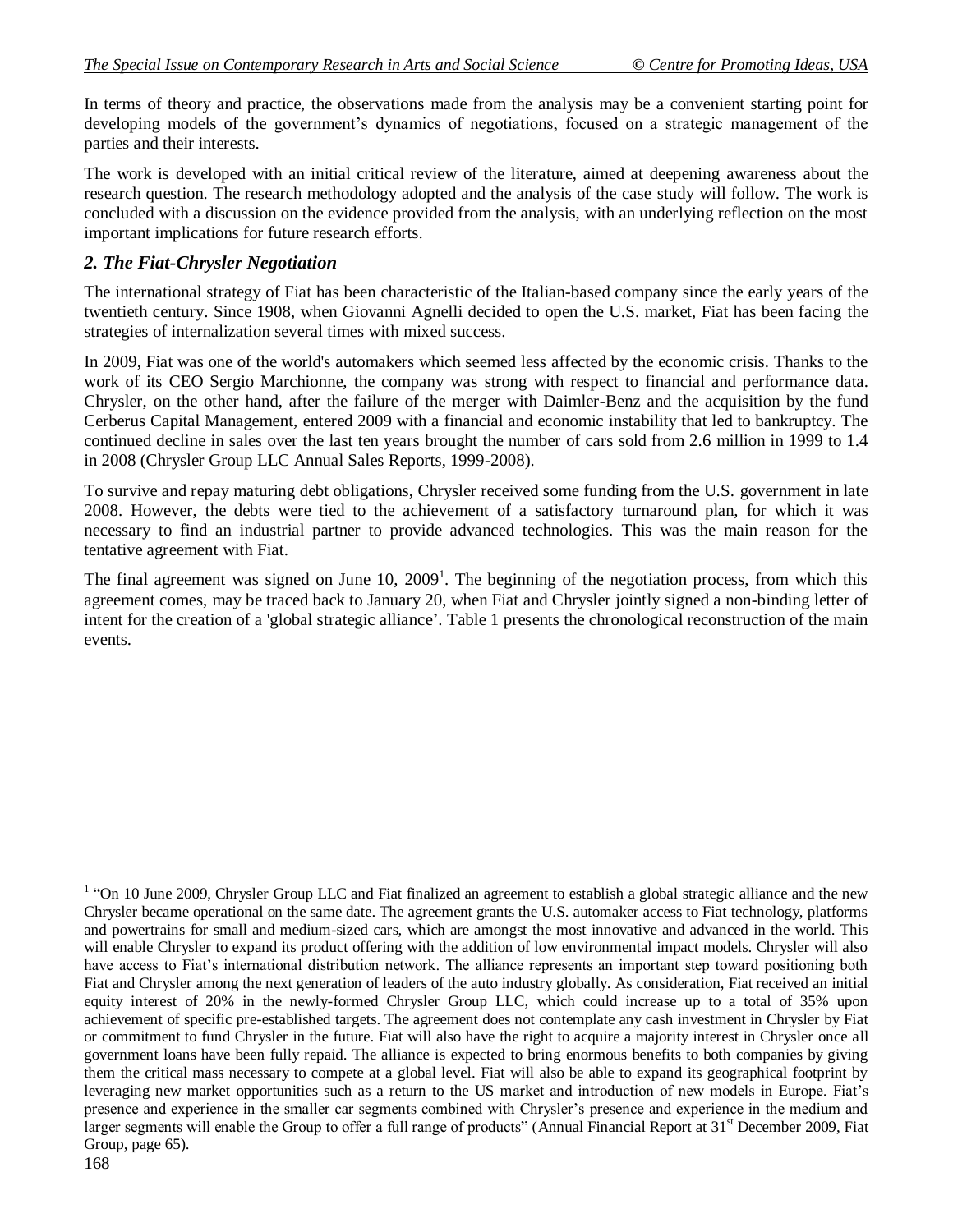$\overline{a}$ 

| Events timeline  |                                                                                                                        |
|------------------|------------------------------------------------------------------------------------------------------------------------|
| January 20, 2009 | Joint press release of Fiat and Chrysler which announced the agreement on a possible<br>alliance.                      |
| February 17      | Chrysler's restructuring plan presented to the U.S. government, requesting a new loan.                                 |
| March 5          | Sergio Marchionne at the hearing of the U.S. government Task Force.                                                    |
| March 31         | U.S. government's ultimatum: agreement has to be perfected within 30 days or start the<br>procedure of Chapter $112$ . |
| April 25         | Agreement reached with the unions on the restructuring plan for Chrysler.                                              |
| April 30         | Green light for the agreement from the U.S. government through the use of Chapter 11.                                  |
| May 7            | The Bankruptcy Court in New York starts the auction on the assets of Chrysler.                                         |
| May 31           | The Bankruptcy Court approved the Fiat-Chrysler plan.                                                                  |
| June 10, 2009    | Green light to the agreement by the Supreme Court; Sergio Marchionne was appointed<br>CEO of Chrysler Group LLC.       |

|  | Table 1 - Chronological reconstruction of Fiat-Chrysler agreement (20 January 2009 – 10 June 2009). |  |  |
|--|-----------------------------------------------------------------------------------------------------|--|--|
|  |                                                                                                     |  |  |

According to the 'January 20'agreement, Fiat would provide licenses to use platforms for Chrysler's fuel-efficient vehicles, engines, transmissions and components, in order to produce in its plants. The two companies would also have access to their distribution networks. As consideration, the letter of intent states that Fiat would receive an initial 35% stake in Chrysler, with an option to purchase an additional 20% after twelve months.

For Fiat, on the one hand, the agreement would mean the availability of selling technologies that have resulted in significant investments, and will have access to markets with great potential, through the launch of brands such as Alfa Romeo and Fiat 500. It would thus resume the path of internationalization in the United States, several times initiated and then stopped by the company in the second half of the twentieth century.

For Chrysler, on the contrary, the agreement with Fiat was a big part of the recovery plan submitted to the U.S. government and is consistent with the terms and conditions for the granting of the received funds: corporate restructuring and conversion of production towards environmental-friendly vehicles.

However, the situation immediately presented an impasse: i) Chrysler needs additional funding to ensure business continuity and the agreement with Fiat is necessary in order to launch a business plan to meet the demands of the U.S. government; ii) Fiat does not intend to invest cash in the transaction; iii) the U.S. government is undergoing internal criticism on the granting of loans combined with the "handover" of Chrysler; iv) the creditors of Chrysler do not intend to give up their claims and, therefore, are willing to face the failure of the company.

In the present context, a great effort of integration was carried out by Sergio Marchionne in a series of meetings with the staff of the President of the United States; he made them understand the need to support the alliance for the survival of Chrysler. And, consequently, , at the end of March, the White House made public the decision to provide Chrysler with the required new loans, conditioned to a more drastic restructuring plan. The company received an ultimatum: 30 days to get into the agreement with Fiat, or there would be the bankruptcy. The U.S. government also required that the entry of Fiat in the stake of Chrysler occurred more gradually than originally planned: instead of immediately having a 35% stake, Fiat would have an initial 20%, which would increase hand in hand with the planned transfer of technologies. These shares did not, however, rise above 49% until the full reimbursement of the public lending by Chrysler. In short, this ultimatum put Fiat in a favorable position for the negotiation.

At this point, the negotiations between Chrysler and the team of creditors and unions opened, also attended by Fiat. In the negotiations entered the government of the United States, in order to ensure the funding for the agreements. There again came an impasse between a minority of creditors and other parties, which could be resolved at the negotiating table only with a unilateral intervention by the government.

<sup>&</sup>lt;sup>2</sup>Chapter 11is a chapter of the UnitedStatesBankruptcy Code, whichpermitsreorganization under the bankruptcylaws of the UnitedStates.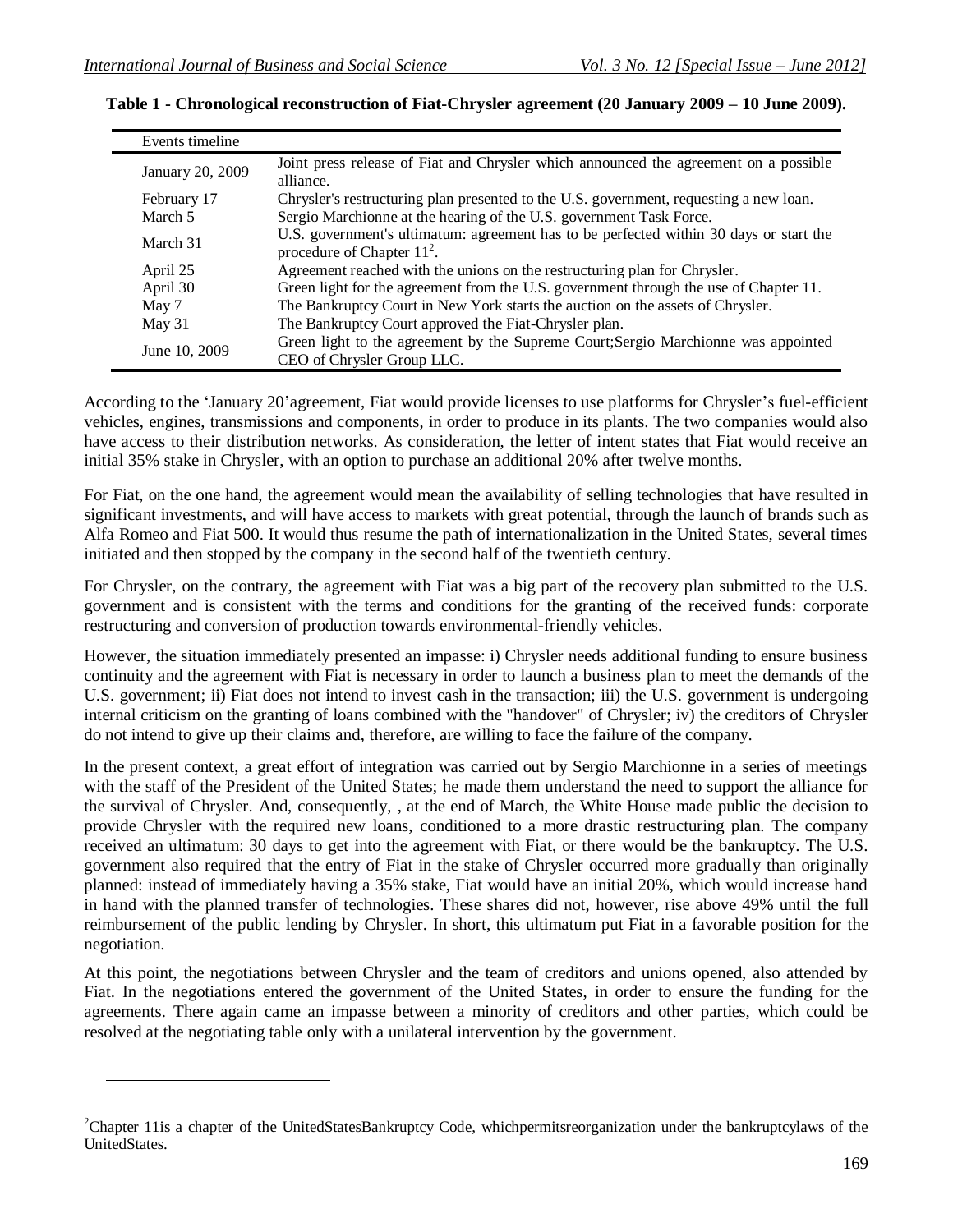By using the procedure of Chapter 11 after the agreement with the unions they effectively excluded the creditors from the negotiation process. Previously, in fact, the government had guaranteed the same nominal value of pension credits claimed by the unions, in exchange for wage reductions required by the business plan.

The agreement reached with Fiat expected the creation of a new company, which included the assets of Chrysler, which had the following shareholding structure: 55% of the share capital to the unions (to guarantee pension credits), 20% to Fiat (with the possibility of arriving to 51%, based on the achievement of certain targets), and the remaining part of the ownership to the government of the United States.<sup>3</sup>

The agreement became effective in June after the pronouncement of the Supreme Court on a series of actions brought by creditors dissatisfied with the percentage recovered through the application of the Chapter 11 process. Fiat, through its subsidiary Fiat North America LLC, acquired 20% stake in Chrysler Group LLC.

## *3. Literature Review*

 $\overline{a}$ 

Companies, seen as rational systems, choose their competitive position through decisions on more strategic options. In these contexts, the literature agrees that cooperation strategies can often lead to a number of benefits, including improved communication, closer relationships between suppliers and customers, and sharing some of the processes (co-design and co-production). All of this is of particular significance in the context in which businesses can hardly auto-generate the innovation needed to effectively respond to the needs of the market, because of the lack of know-how or funds.

The negotiation processes are an important aspect of the cooperation activities. They improve negotiation skills and increase the ability to negotiate effectively and they are crucial not merely in managerial, political, and business contexts.

The negotiation theory, which has a prescriptive nature, emerges as a synthesis between the economic-mathematic approaches and the socio-psychological approaches. The landmark works to be considered in this literature are two: the Fisher, Ury and Patton"s[\(1981\)](#page-12-0) study, closer to the psychological and behavioral doctrines and influenced by them, and the Raiffa"s[\(1982\)](#page-12-5) analysis, closer to the game theory and the mathematical and statistical disciplines. These works, which are associated with the study of Lax & Sebenius [\(1986\)](#page-12-3), contribute to the spread of the negotiation theory in management.

This theory implies that actors are not perfectly rational, with emotional and cognitive limitations (Cyert  $\&$ [March, 1963;](#page-12-6) [Simon, 1957\)](#page-13-5) and are without a perfect and common knowledge of the situation and of the possible interests and behavior of the counterpart (Lax  $\&$  Sebenius, 1986).

# **Figure 1 - Representation of a generic ZOPA with Euler-Venn diagram**



<sup>170</sup> <sup>3</sup>Pleaserefer to the annualfinancial reports of the Fiat Group for further information regarding the currentshareholders of Chrysler Group LLC and relatedconditions of the Fiat Group"spossibilities for increasing the present sharesheld.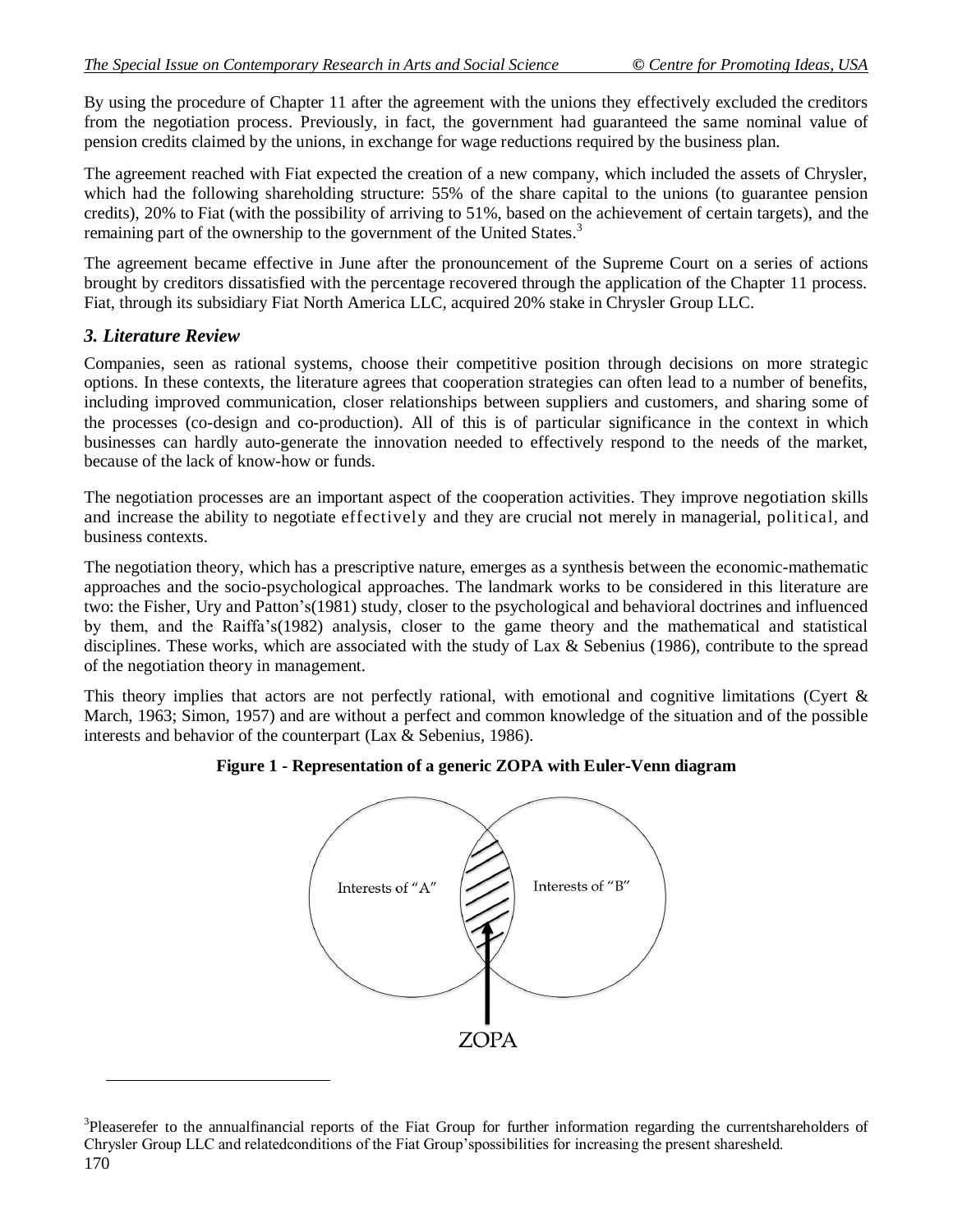$\overline{a}$ 

The literature, over the years, has been discussing mainly how to locate, expand, or even create the ZOPA (Zone of Possible Agreement), which can be defined as the intersection set of those sets representing the different interest configurations of the stakeholders, as represented by a diagram of Euler-Venn. This was done by indicating the strategic manipulation of the elements of the negotiating structures a main way, defined as the set of components and relationships between components that is the basis of negotiation as a joint decision-making process[\(Gatti, 2008\)](#page-12-7).

The negotiating structure is composed of three basic elements: i) the parties involved, ii) the subjects or issues under negotiation, iii) the preferences, and thus the interests and positions of the parties. Thus, negotiations can be categorized as follows:

- 1. The *number of parties* involved: in particular, we distinguish the two negotiating sides, bilateral or dyadic, from negotiating to more parts or multilateral ones[\(Raiffa, 1982\)](#page-12-5). The parties, likewise, can be configured as individual or collective, depending on whether they negotiate both as an individual and a group/organization.
- 2. The *number of issues* of the negotiation: in particular, we distinguish the one-question negotiations from those with more issues [\(Raiffa, 1982;](#page-12-5) [Sebenius, 1983\)](#page-13-3).
- 3. The *configuration of their interests*: we can distinguish the distributive from integrative negotiations. The former are also known as win-lose – or fixed pie – and are configured for conflicting interests of the parties. The latter are defined win-win – or expandable pie – because of the possibility of reaching an agreement satisfactory to all parties [\(Pruitt, 1981;](#page-12-8) [Walton & McKersie, 1965\)](#page-13-1).

The literature generally stresses that multilateral negotiations often present very different dynamics of development from bilateral negotiations, according to three dimensions: i) wider size, ii) greater complexity, and iii) stronger diversity [\(Kramer, 1991\)](#page-12-2).

Multilateral negotiations are constituted by several parties, among them heterogeneous ones too, each with its own configuration of interests and issues. This leads to a widened scope of negotiation and therefore complicates the process. 4

Many negotiation situations contain integrative potential – an increase in the joint gain available to the negotiators over and above the joint gain afforded by a fixed-sum solution – and a primary topic of negotiation research as regards the achievement of integrative agreements.

In negotiations where several issues are under consideration or where several parties are involved, integrative agreements can be achieved through different specific strategies [\(Bazerman, 2001 ;](#page-12-9)Thompson, 2001).

The behavioral researches on negotiation and conflict resolution have revealed that negotiators are often inefficient and they fail to reach integrative agreements, although these agreements are frequently available, mutually beneficial, and, therefore, desirable solutions [\(Moran & Ritov, 2007\)](#page-12-10). Moreover, studies have shown that repeated experience with an integrative negotiation task can improve negotiators" integrative outcomes [\(Bazerman, Magliozzi, & Neale, 1985;](#page-12-11) [Neale & Bazerman, 1991;](#page-12-12)Thompson & DeHarpport, 1994; [. Thompson &](#page-13-6)  [Hastie, 1990\)](#page-13-6).

However, important questions concerning integrative agreements within the multilateral negotiation remain unanswered.

Sebenius[\(1983,](#page-13-3) [1992\)](#page-13-4) was among the first to identify the possibility of changing the game as a distinctive element of the negotiation process. The scholar points out how the elements of the negotiation structure – issues, parties, interests and positions – are subject to change during the negotiation process. It is, on the one hand, an implicit and natural evolution of the process itself, while, on the other, it can be strategically guided by the parties.

<sup>&</sup>lt;sup>4</sup> A further source of complexity in multilateralnegotiations, recognized by the literature, is the possibility for the parties to formcoalitions in order to influence the outcome of negotiations. In thisregard, the work of Raiffa[\(1982\)](#page-12-5), Komorita and Kravitz [\(1983\)](#page-12-13), Murninghan and Brass [\(1991\)](#page-12-14), Polzer, Mannix and Neale[\(1998\)](#page-12-15), amongothers, are highlyrelevant.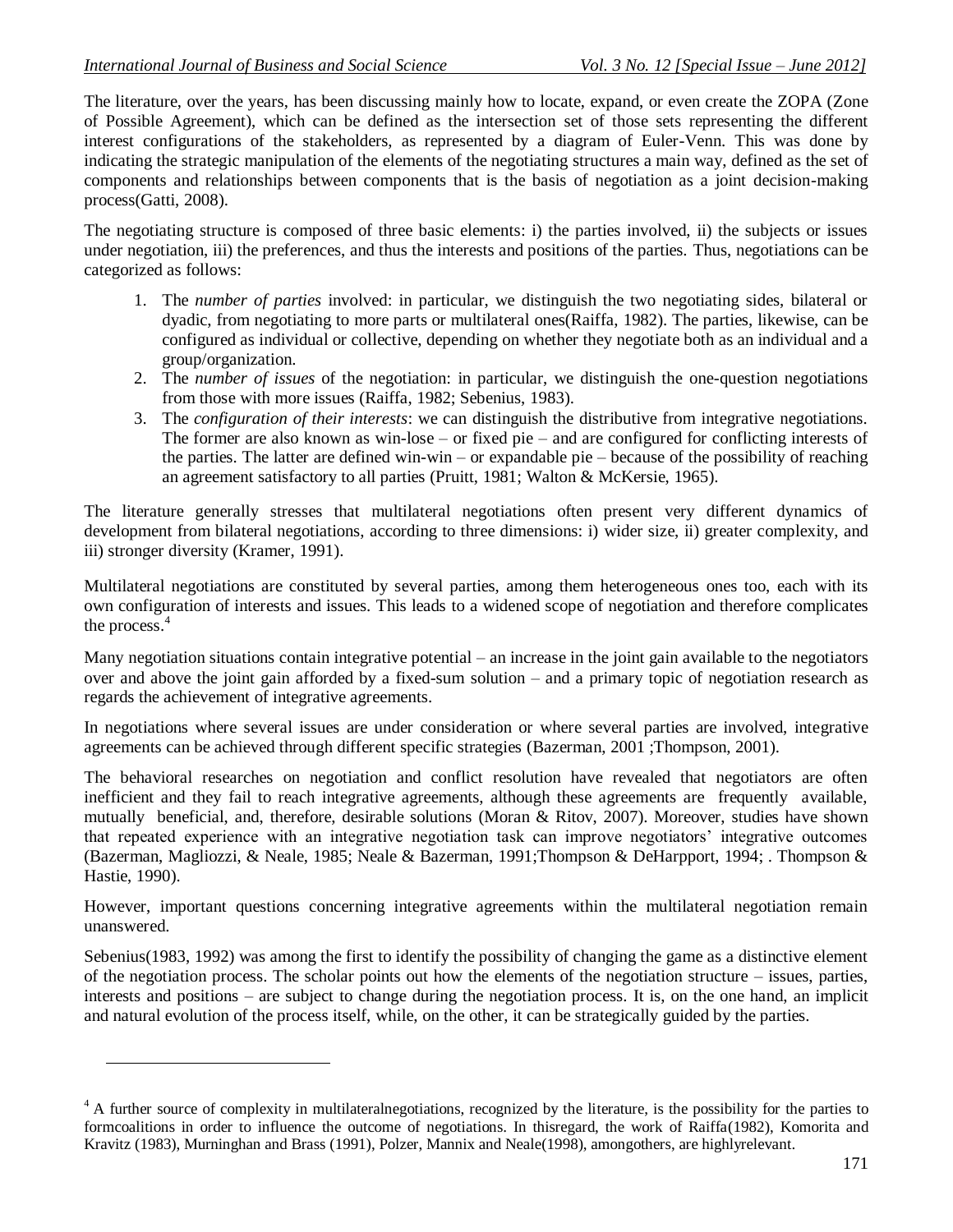This manipulation, known as Negotiation Arithmetic, lets parties change the elements of the structure in a strategic way. This, together with the adoption of a conduct aimed by the so-called *creating value* or by the socalled *claiming value*, allows movement of the negotiations from a distribution side to an integration side, and vice versa, depending on the objective the parties want to achieve.

The adding of issues, which exploits differences of interest between the parties, may be a useful strategy to create value by extending the zone of possible agreements. Similarly, it can have adverse effects, complicating the negotiation process or destroying the possibility of solving other issues. The setting aside or the separation of issues can simplify the negotiation process, but that can lead to complications in the achievement of agreements on other issues. Thus, there are trade-offs that need to be evaluated.

The parties can strategically manipulate the interests and the positions through appropriate actions, such as the link between issues, whether inside or outside the negotiation [\(Lax & Sebenius, 1986\)](#page-12-3).

According to this approach, another possible strategic way for the shift towards an integrated approach is the manipulation of the number of parties, done by the same negotiation"s actors or by external facilitators.

The presence or absence of an interested party may be required to reach an agreement and can also exert a significant influence on the conduct of negotiations. It is clear that the change in the number of parties and issues, especially in the case of an increase in abundance, leads to the complications in the negotiation process(Sebenius,[\(1983\)](#page-13-3).Consequently, the addition of parties to a negotiation can be successful if they have tangible interests, or might materially influence the negotiation. Encouraging the entry of these parties is likely to reinforce existing coalition or help to form one, thanks to a leverage due to links with new interests and issues [\(Murninghan & Brass, 1991;](#page-12-14) [Polzer et al., 1998;](#page-12-15) [Raiffa, Richardson, & Metcalfe, 2002\)](#page-12-16). On the contrary, the release of parties from a negotiation may happen for several reasons: to reduce the complexity of the negotiation process, to reduce information costs, or to implement agreements shared by the majority of the original participants [\(Lax & Sebenius, 1986,](#page-12-3) [2002;](#page-12-17) [Sebenius, 1983\)](#page-13-3).

Some directions for the rest of the paper can be drawn at this point: i) changing the number of parties can alter the ZOPA compared to the original configuration; ii) the addition of parties can reduce, or eliminate, the risk arising from negotiating between the original parties, or make more "secure" the implementation of an agreement; iii) the increase in parties may modify the strategic aspects of negotiation, improving or worsening the consequences of a failure to agree.

# *4. Methodology*

The aim of this work is to analyze the role that the *third who joins* can play in multilateral negotiation in achieving integrative agreements.

Case study methodology is widely used in management studies [\(Carnevale & de Dreu, 2006;](#page-12-18) [Yin, 1984\)](#page-13-7). The main reason is that it is a useful methodology for analyzing qualitative characteristics in organizational settings [\(Berg, 2009;](#page-12-19) [Huff, 2009\)](#page-12-20). Therefore, it has been chosen as the methodological tool for analyzing the negotiation between Fiat and Chrysler.

The main sources of information in order to build up the case study were the Fiat Group company documents and the databases of: *IlSole24Ore*; *The New York Times*, *The Financial Times*, *Forbes*, UNRAE and Italian Stock Exchange. In addition, dossiers developed by consulting firms and banks such as Deutsche Bank, Unicredit, IntesaSanpaolo and Merrill Lynch have been consulted.

After collecting the data, the case study was reconstructed chronologically covering a six-month period starting on January 20, 2009, the day of the aforementioned letter of intent, and ending on June 10, 2009.

The case study was developed according to the components of the negotiation structure: the parties, the issues and the interests. The methodology used for the analysis of the negotiation process is that used for the decomposition of complex problems, founded on the principle of local rationality [\(Cyert & March, 1963\)](#page-12-6). It works by decomposing a complex problem into simpler problems, linked together by causal links. This technique allows the ability to find a solution to the initial problem, by solving, retroactively, problems simplified.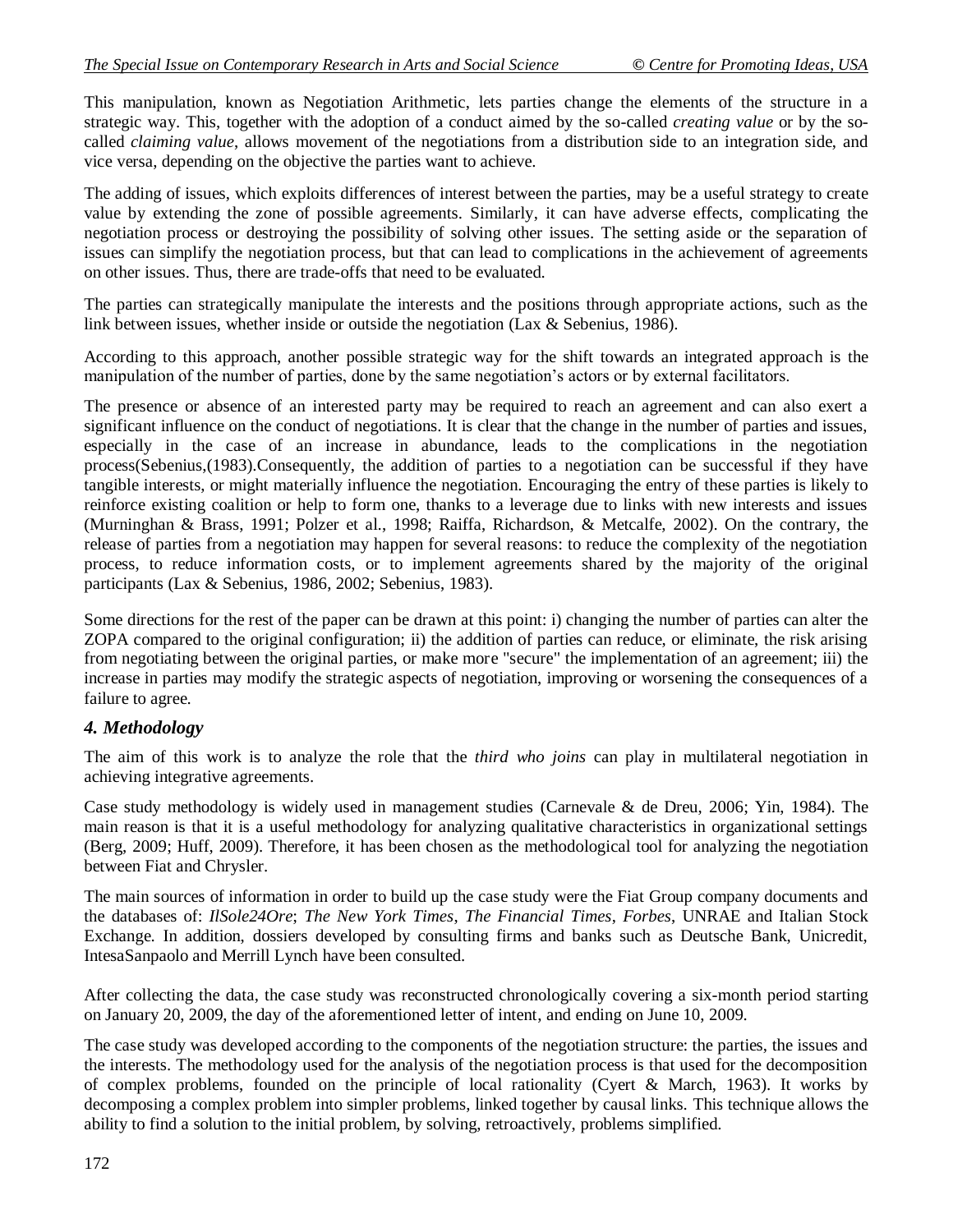## *5. Findings*

The analysis of the negotiation process between Fiat and Chrysler has been set according to the general elements of the negotiation structure as evidenced by the literature review: parties, issues and interests.

A first consideration needs to be addressed. In this negotiation, the structure changed several times. This occurred for various reasons and in different ways. Thus, it is useful to analyze separately the elements of the three structures to arrive to a whole analysis.

*Parties.* The presented case starts with a preliminary agreement. Regarding the number of parties, the negotiation is configured as bilateral: Fiat, on the one hand, and Chrysler, on the other. Table 2 shows the reciprocal concessions between the parties at this stage.

| Fiat concessions                       |                   | Chrysler concessions                             |
|----------------------------------------|-------------------|--------------------------------------------------|
| Transfer of know-how and technologies  | $\leftrightarrow$ | Sale of 35% of the share capital                 |
| Sharing of the sales network in Europe | $\leftrightarrow$ | Sharing of the sales and production sites in the |
|                                        |                   | <b>United States</b>                             |
| Payment of 25 million Euros            | $\leftrightarrow$ | Sale of an additional 20% stake                  |

| Table 2 - First agreement between Fiat and Chrysler |  |
|-----------------------------------------------------|--|
|-----------------------------------------------------|--|

 *Source:* our elaboration on data from the Italian Stock Exchange, 2009

However, the situation of Chrysler – in particular its need to obtain funding from the government – leads to change the negotiation"s structure: the "January 20" agreement is more a starting point than an arrival point for the negotiation with the government and social institutions. Hence, these external stakeholders enter the negotiating dynamic.

In order to effectively represent the situation cited above it is useful to design a stakeholders' map which summarizes the role played by the parties in relation to their interests (Table 3). A distinction is made between an actor – defined as a directly involved negotiation"s party – and an influencer. An influencer does not sit at the negotiating table, but has a strong interest and influence on the negotiation"s outcome. Thus, it is not recognized as a directly involved negotiation"s party in a strict sense, since it has only an indirect involvement in the negotiation.

| Stakeholder                                          | Interests                                                                                                              | Role                                       |
|------------------------------------------------------|------------------------------------------------------------------------------------------------------------------------|--------------------------------------------|
| Fiat                                                 | International<br>expansion.<br>Willingness to invest only know-<br>how and technology, but not<br>financial resources. | <b>Negotiation Actor</b>                   |
| Chrysler                                             | Surviveand overcomethe crisis.                                                                                         | <b>Negotiation Actor</b>                   |
| U.S.government                                       | Prestige. Keeping of jobs. National<br>economy.                                                                        | Influencer $\rightarrow$ Negotiation Actor |
| <b>Shareholders</b><br>(Cerberus)<br>and<br>Daimler) | Limiting<br>financial<br>losses<br>in<br>Chrysler.                                                                     | Negotiation Actor $\rightarrow$ Influencer |
| Unions                                               | Keeping<br>employment<br>and<br>benefits<br>contractual<br>acquired.<br>Recovery of pension credits.                   | Influencer $\rightarrow$ Negotiation Actor |
| Banks and creditors of Chrysler                      | Recovery of entire credit from<br>Chrysler: \$6 billion.                                                               | Influencer $\rightarrow$ Negotiation Actor |
| U.S. Congress                                        | National economy                                                                                                       | Influencer                                 |
| <b>Banks supporting Fiat</b>                         | Investing on the alliance                                                                                              | Influencer                                 |
| U.S.public opinion                                   | National economy                                                                                                       | Influencer                                 |

#### **Table 3 - Map of the stakeholders**

 *Source*: our elaboration on Mariani, 2002.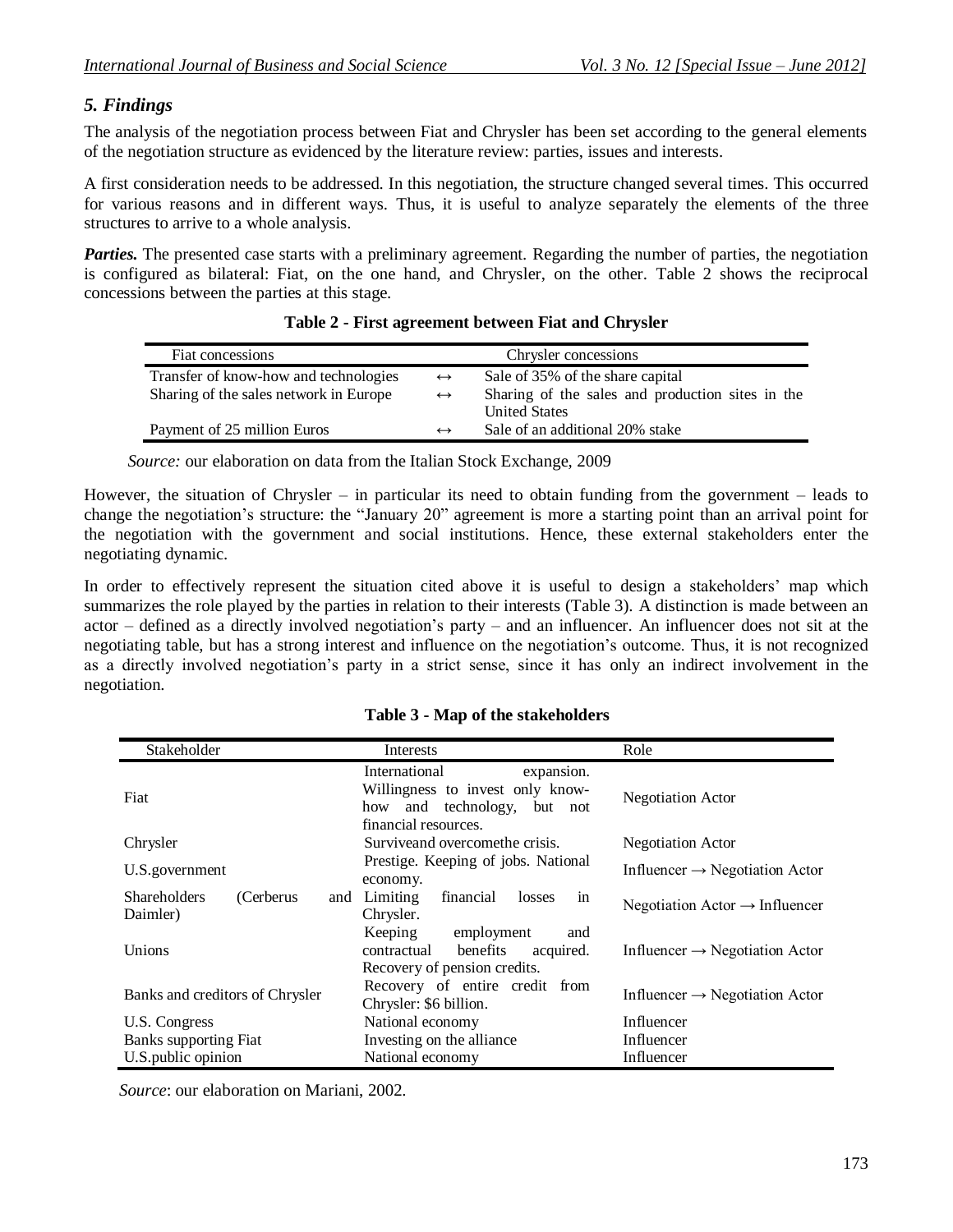During the negotiation, as shown in the table, some parties change their role: for example, Cerberus and Daimler, Chrysler's former shareholders, acted as negotiating actors in a first configuration, but then they became influencers after the entry of the U.S. government, the trade unions and Chrysler"s creditors.

The parties that changed their role in the negotiation, by external influencers to actors, allowed the altering of the negotiation structure. Other parties, such as Fiat and Chrysler, or the U.S. Congress and the public, maintained, however, their initial role.

*Issues*. Regarding the issues related to it, as reported in Table 4, the negotiation is classified as a multiple issues negotiation.

**Table 4 - Main issues of negotiation**

|                                                                   |  | Main issues of negotiation                |  |                                                               |  |  |  |  |
|-------------------------------------------------------------------|--|-------------------------------------------|--|---------------------------------------------------------------|--|--|--|--|
|                                                                   |  |                                           |  | Transfer of know-how and technologies for the construction of |  |  |  |  |
|                                                                   |  | environmental-friendly models in the U.S. |  |                                                               |  |  |  |  |
|                                                                   |  | Maintain jobs and production.             |  |                                                               |  |  |  |  |
| Wage of workers of the manufacturing facilities in North America. |  |                                           |  |                                                               |  |  |  |  |
|                                                                   |  | Debt restructuring of Chrysler.           |  |                                                               |  |  |  |  |
|                                                                   |  | Recovery possibility of Chrysler.         |  |                                                               |  |  |  |  |
|                                                                   |  | Ownership structure of Chrysler.          |  |                                                               |  |  |  |  |

Through the identification of the issues, it is possible to draw the diagram in Figure 3. In this figure, the entire negotiation process is broken down into four sub-negotiations (numbered in priority order of analysis), that identify the specific parties involved, as well as the issues. This can be called "negotiating tree" and it allows a deeper understanding of the entire dynamics of the process.





*Legends:* the numbers from 1 to 4 indicate the order in which the sub negotiations are analyzed within the work.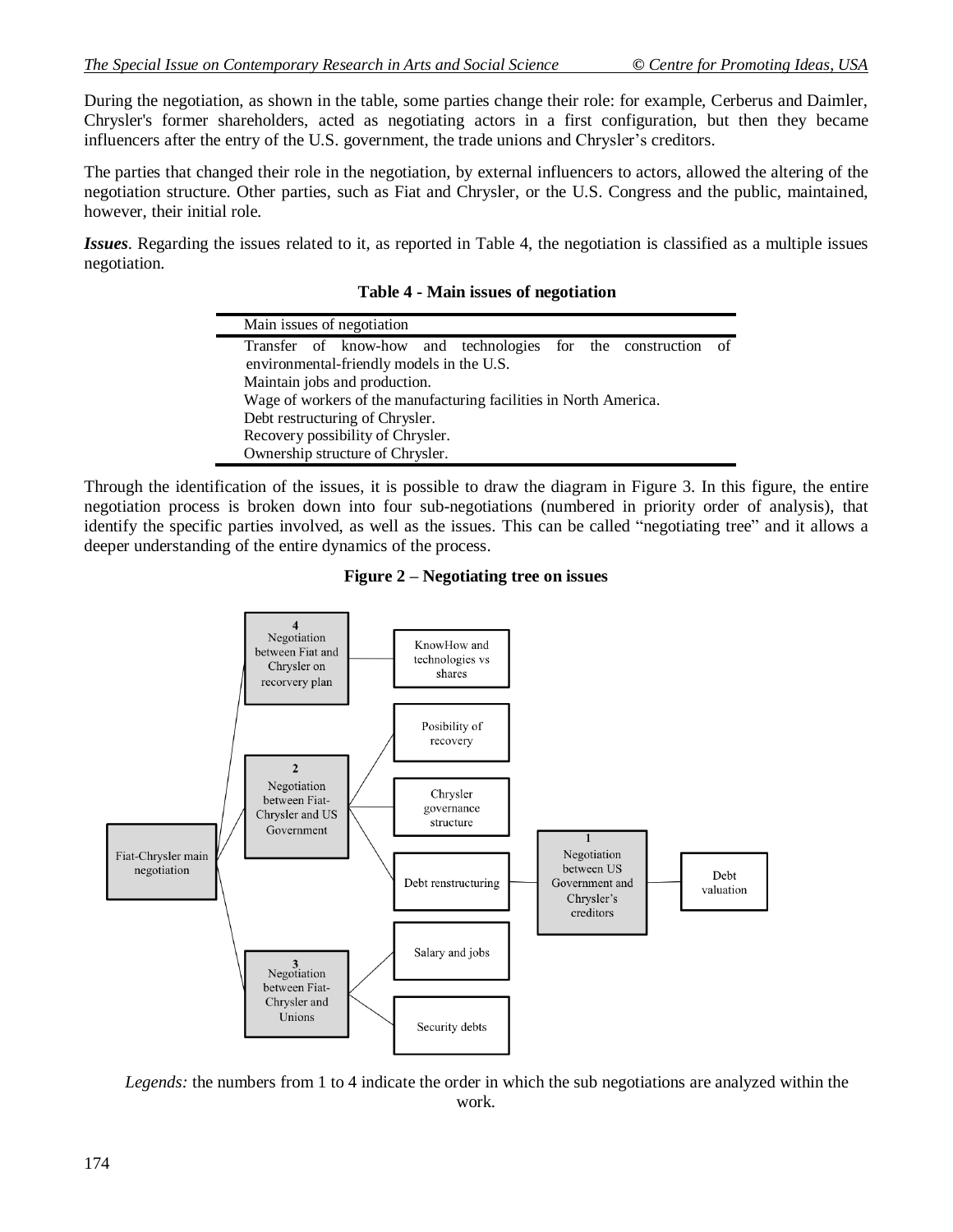The scheme identifies, through darker squares, various sub-negotiations, and through the white ones, the subject of these sub-negotiations. For example, the negotiation between Chrysler and the U.S. government focuses on three core issues: the possibility of the recovery of Chrysler, its ownership structure, and its debt restructuring. From the last issue comes out a further sub-negotiation between the U.S. government and the creditors of Chrysler, regarding the evaluation and the restructuring of the debt. Thus, the success of the former depends on the outcome of the latter. This is the reason why this sub-negotiation is attributed to the number 1 in the table, which identifies the priority-setting for the overall definition of the agreement.

However, as far as the sub-negotiation between Fiat-Chrysler and the trade unions is addressed, the two companies are the main players, while the U.S. government assumes only the role of influencer.

*Interests*. The configuration of the interests has moved, during the negotiation process, from a distributive configuration to an integrative one. In this regard, a reclassification of the *negotiating tree* is introduced based on interests rather than the issues (Figure 3).



**Figure3 – Negotiating tree on interests**

*Legends:* F. indicates the interests of Fiat; C. indicates the interests of Chrysler, US Gov indicates the interests of the U.S. government, F-C indicates the interests of Fiat-Chrysler, Cred indicates the interests of Chrysler"s creditors (banks), Unions indicates the interests of the Trade Unions. The numbers from 1 to 4 indicate the order in which the sub negotiations are analyzed within the work.

The formalization of the interests through the decomposition into sub-negotiations allows to draw a map of their configuration, through which one can understand interdependent influences they had during the negotiation process.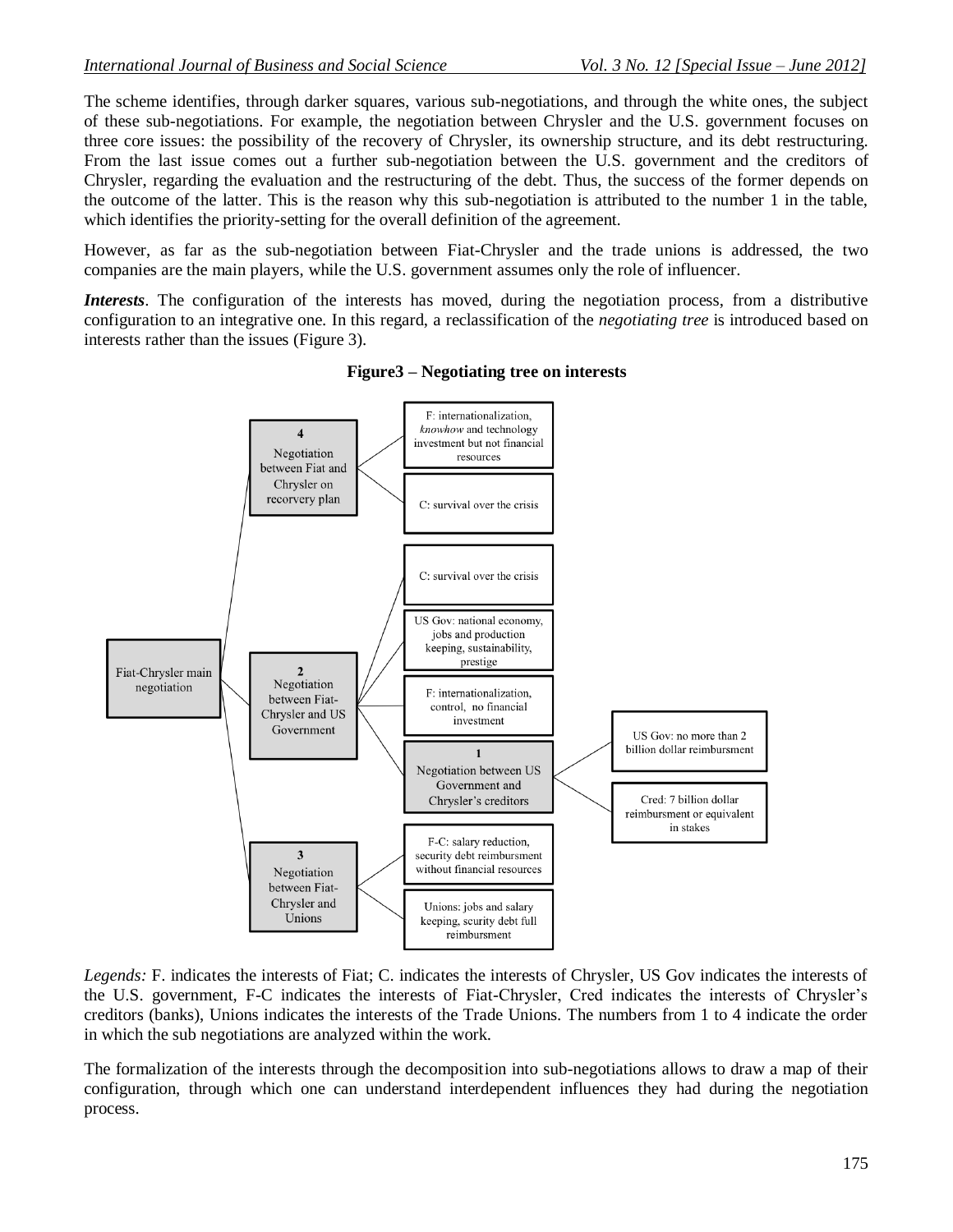Additionally, Figure 4 is a graphical summary of the connections between the interests in relation to the main negotiating actors. In this regard, six main entities are identified: a) Fiat b) Chrysler, c) the alliance Fiat-Chrysler (considered as a single entity), d) the government of the United States, e) the trade unions, and f)the creditors of Chrysler (Banks and Funds). Through this graphical representation one can relate interdependent influences between the interests. In some cases, these interdependencies allowed to reach a satisfactory agreement, while in others – as in the case of the debt"s negotiation – the solution come through a unilateral action.

In the case of positive influence a solid line bidirectional arrow has been used, whereas, in case of totally divergent interests – negative influence – a dashed line has been used.



### **Figure 4 – Graphic representation of interests and influences**

*Legends*: the numbers from 1 to 4 refer to the sub negotiations analyzed within the work. 1 refers to the negotiation between the US government and Chrysler"s creditors, on debt restructuring. 2 refers to the negotiation between Fiat, Chrysler and the U.S. government, on the recovery plan and the stakeholder structure of the new Chrysler, 3 refers to the negotiation between Fiat, Chrysler and the Trade Unions, on the salary and the security debt, and4 refers to the negotiation between Fiat and Chrysler, on the recovery plan.

From Figure 4, one can see how the interests of Fiatand Chrysler, when considered separately, are closely linked leading to a satisfactory agreement for both the parties. This situation was complicated by the links with the other parties' configurations of interests, which affected the negotiation, at one time, adversely; at other times, positively.

In order to better explain it, these connections are analyzed below for the various configurations of interests within the sub negotiations, taking up the numbering shown in the figures.

1. The first negotiation is between the U.S. government and the banks, creditors of Chrysler, on the assessment of Chrysler debt.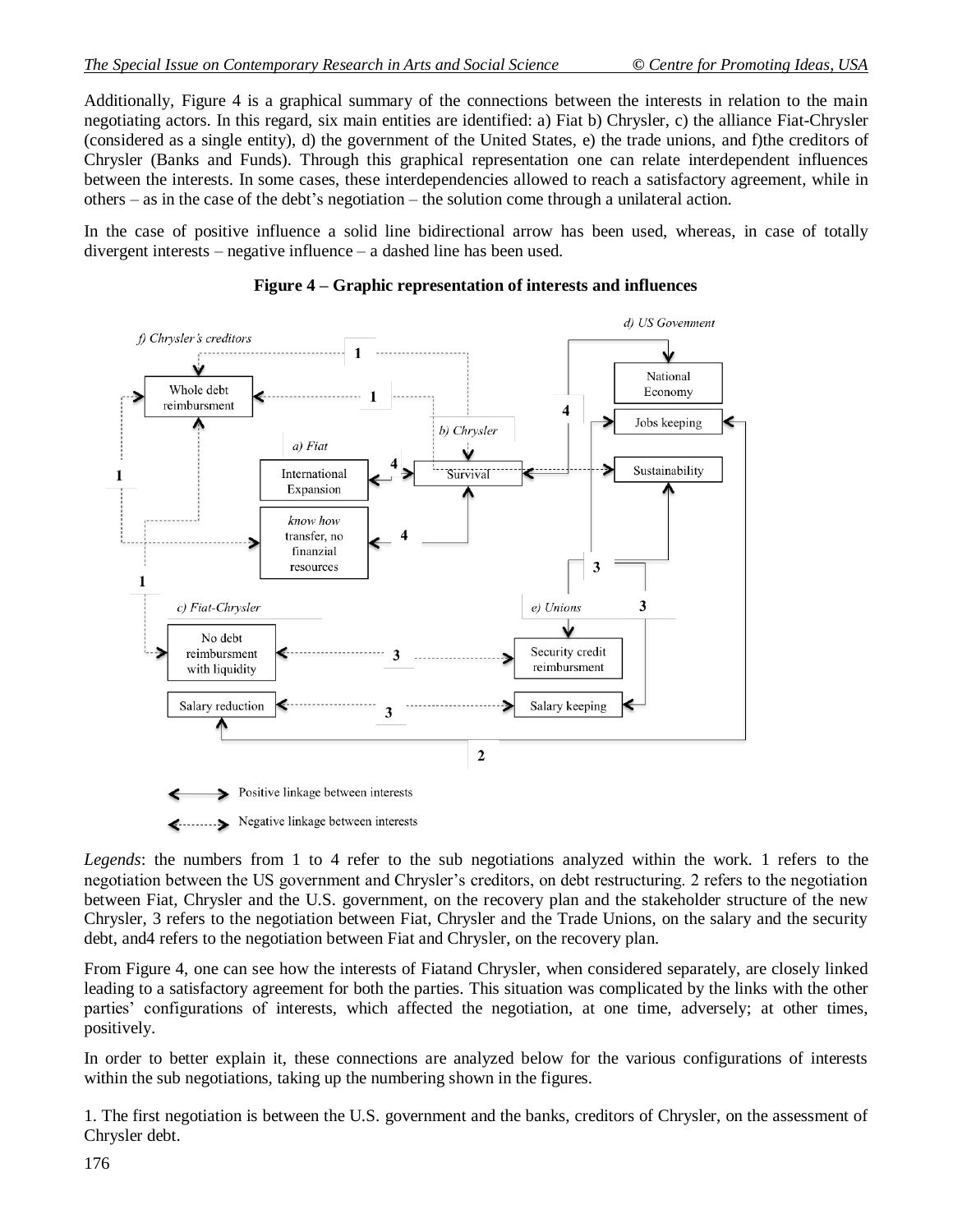In this negotiation the goal of the government was to safeguard production levels and jobs, along with the economic sustainability of this policy. Conversely, the interest of the banks was to be reimbursed the whole claim against Chrysler. The inability to reach a negotiated agreement was due to the total opposition between both the banks" interests and those of all the other stakeholders, not just the government. The recovery of the credit, in fact, negates the possibility of alliance with Fiat, as well as affects the survival of Chrysler and, consequently, jobs and production. This, ultimately, could lead to an assessment of non-sustainability for the alliance by the government and by the unions. In this negotiation, bilateral and distributive, the ZOPA does not exist. Thus, the negotiation ends with a unilateral intervention by the government, resorting to the Chapter 11 process.

2. The activation process of the Chapter 11 drives the directly related negotiation to a satisfactory outcome for all the parties involved. In this negotiation, in fact, Fiat-Chrysler – as a single entity – and the U.S. government succeed to satisfy their own interests, mainly concerning the survival of Chrysler tied to the economic sustainability of the operation.

3. The third negotiation is between the nascent alliance and the American labor unions, which relates to opposing interests:i) containment of the labor costs by Fiat-Chrysler, in order to make the business plan viable; and ii) keeping the benefits earned and current jobs by the unions. In the negotiation enters the government, who seeks to influence the outcome of the negotiation in favor of reaching an agreement that preserves the jobs. The unions, in particular, gave up some days off and accepted a wage cut, as required by Fiat-Chrysler. In exchange they received shares – whose nominal value was guaranteed by the government – to guarantee repayment of the security debt. Thus, the modification of the negotiating structure, the connection between issues and interests, and the influence and pressure of the government led the negotiation to move from a distributive to an integrative configuration. Through a matrix of utility [\(Mariani, 2002\)](#page-12-21)this shifting may be represented as shown in Figure 5.



|  |  | Figure 5 – Matrix of utility |  |  |
|--|--|------------------------------|--|--|
|--|--|------------------------------|--|--|

*Source*: our elaboration on Mariani, 2002.

4. Regarding the negotiation between Fiat and Chrysler on the recovery business plan, it is fairly easy to identify the area of the agreement and the configuration of the interests. Chrysler was in a deep crisis and the company's only chance of survival appeared to be an agreement with a strong partner in the automotive industry. The negotiation is initially configured as a bilateral, distributive one focusing on the acquisition of shares in Chrysler by Fiat. The agreement, given the crisis of Chrysler and the peculiarities of Fiat, is satisfactory for both the parties. In particular, the acquisition of shares through technology and know-how transfer shifts the outcome into the integrative area. Traditionally, the agreement would constitute a transfer of financial resources to buy shares that would allow Chrysler to recover from the debt issue. Nevertheless, the possibility for Chrysler to get public funds to redress its financial situation sets the basis for an agreement with Fiat based on technology transfer.

# *6. Conclusions*

Sebenius (1983, 1992) directed our attention to the possibility of modifying the structure of negotiations. A new insight found in this study is the idea that the negotiating parties may change during the process, not only internally but also in number. The scholar, therefore, highlights how often the third parties, with linked interests to the issue of negotiation, can enter the negotiations.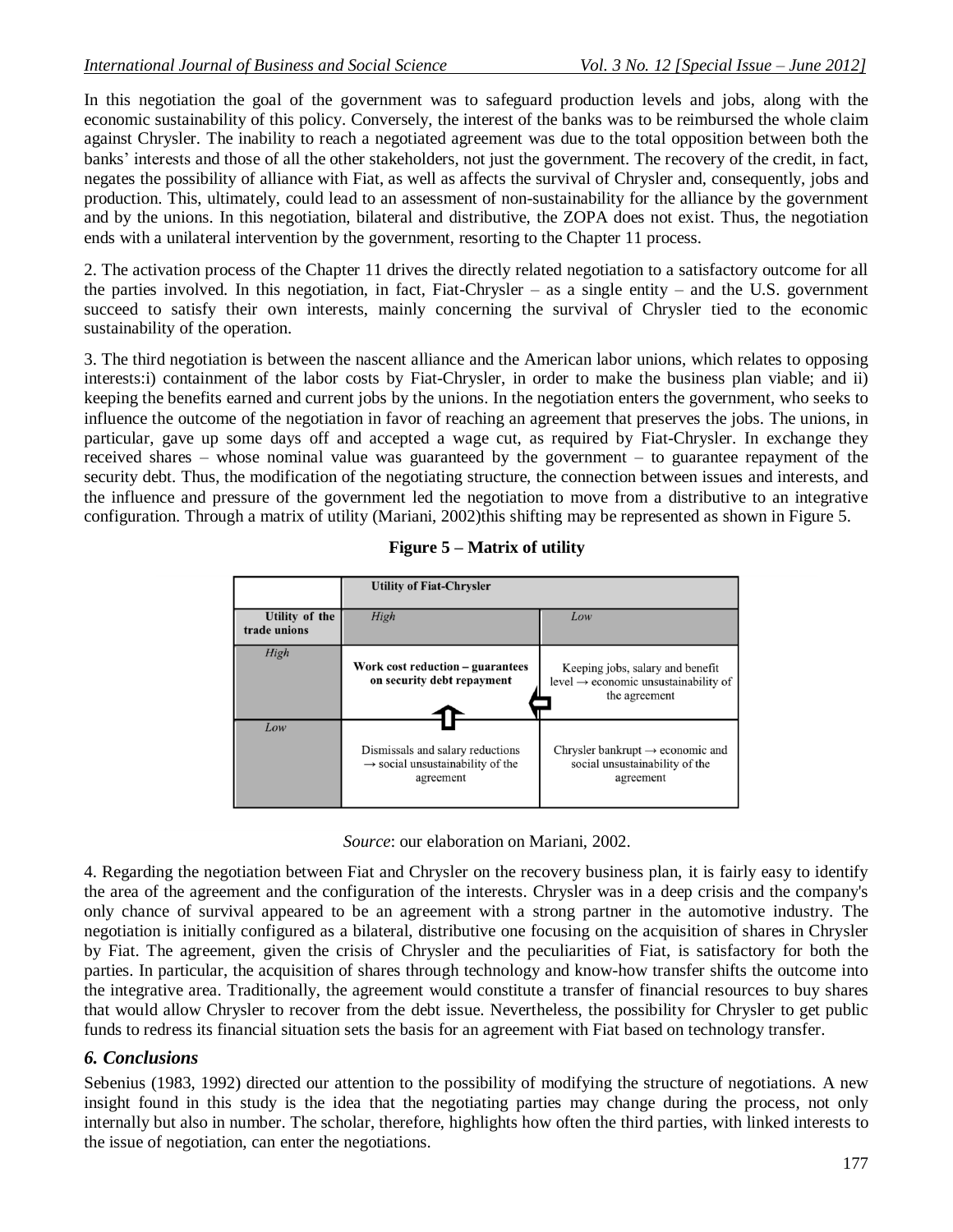Sebenius identifies four basic elements, detectable in any complex negotiating situation, which can be strategically manipulated: i) interest, issues and positions; ii) alternatives to the agreement; iii) adoption of practices aimed at creating value or not, and iv) the possibility of changing the game.

The analysis of the Fiat-Chrysler case provides a series of results that support the position of Sebenius, that modifying the number of parties and issues brings complications to the negotiation process. In this regard, according to the scholar (1983:308): ". . . the more parties (and issues), the higher the costs, the longer the time, and the greater the informational requirements for a negotiated settlement. Manipulation of the parties can alter these characteristics;" therefore, a greater number of parties involved leads the negotiating dynamics to a higher level of complexity than if it were only between two parties.

Thanks to the development and use of the negotiating tree, the complex negotiation between Fiat and Chrysler has been simplified and analyzed. This allows us to see how the final agreement is generated from the results of a series of interdependent sub-negotiations. Thus, great complication affected the entire negotiating process.

Figure 6tries to summarize and represent the concept developed by analyzing the negotiating process: how the entry of third parties in the negotiation has changed the structure and the outcome.



**Figure 6 – Modification of the negotiation structure**

The transition of the structure from a bilateral / distributive to a multilateral / integrative one was possible only through the entry of third parties in the negotiation. These parties have added complementarities between the interests of allocators. Thus, they provided useful links between the issues that otherwise would not have been discovered in the case of a bilateral negotiation. All this drove the parties to creating a value perspective, seeking a common solution that can be satisfying for everybody.

The findings support Sebenius's idea, which identifies how the addition of parties to the negotiation is positive, if they have tangible interests in it, or if they might materially influence the negotiation itself. Promoting the entry of these parties may strengthen an existing coalition or help to form a new one, thanks to the leverage effect created by the entry into the field of new players, new relationships and new interests.

The mutation in the number of parties of a negotiation can change also the configuration of the negotiation from distributive to integrative. This is confirmed by the Fiat-Chrysler case: the entry of third parties had a decisive role in shifting the interests of the individual actors from a singular to a more general level. Thanks to this, the negotiation, which would be purely distributive, develops in an integrative form.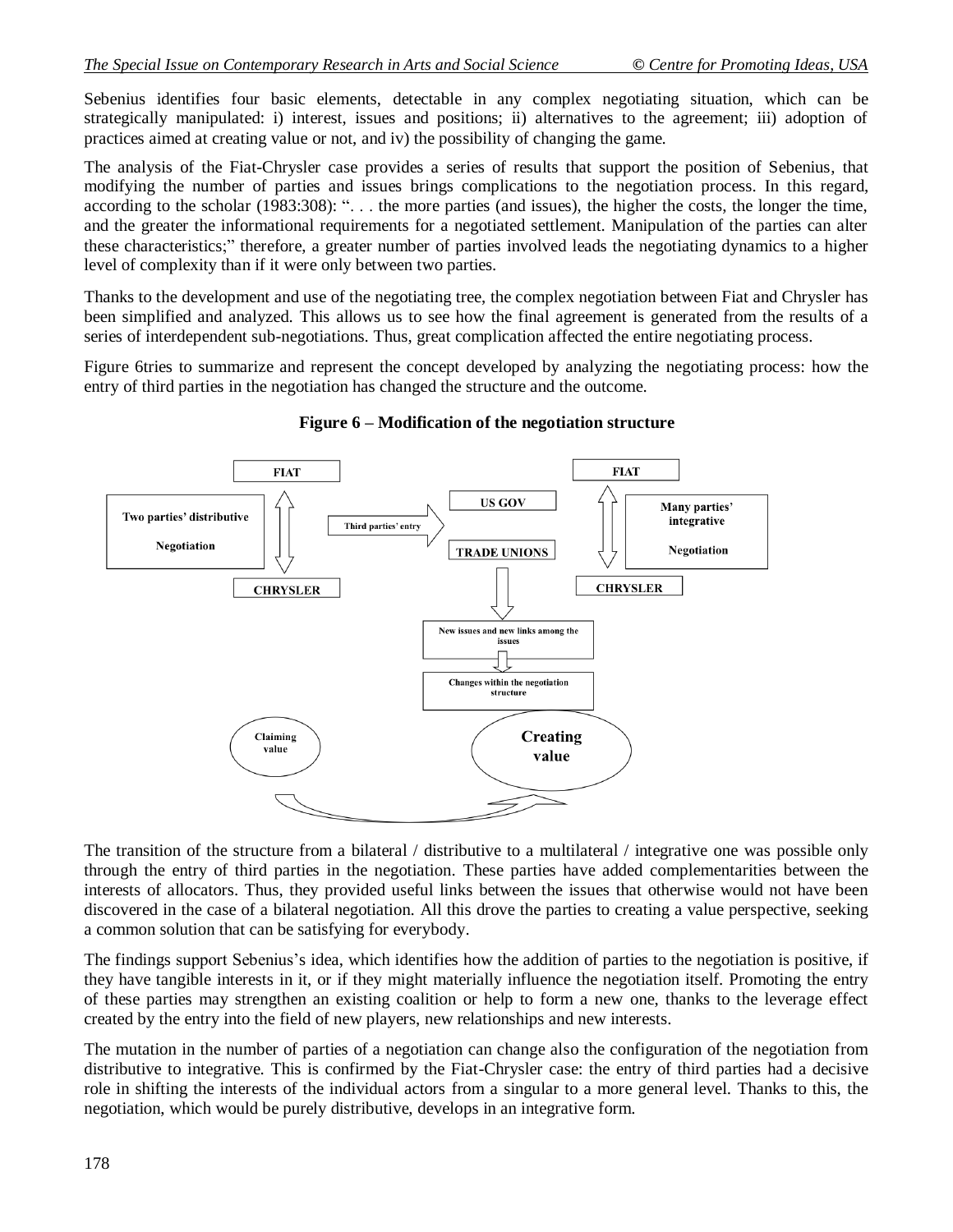In conclusion, this analysis confirms the widespread theoretical assumptions regarding the change in bargaining structure: the change in the number of parties and issues, especially in the case of an increase in the abundance of these elements, creates complications in the negotiation process. But, the transition of the structure from a bilateral / distributive to a multilateral / integrative one was possible thanks to the third parties" entry.

In this study a positive place is conferred to the entry of third parties in the negotiation, such as the U.S. government and the Trade Unions, because it led to links between issues previously undiscovered. These connections helped the parties themselves to explore the complementarity of their interests to achieve a satisfactory outcome in the negotiation. In this regard, it can be argued that the role of the government was central to the achievement of the outcome.

Given this analysis, some useful implications for research can finally be developed. The discussed case can help one to understand the importance of the strategic management of the negotiating structures. More specifically, in a cooperative perspective between enterprises, the involvement in the negotiation processes of external stakeholders can be positive, as it helps the negotiators to achieve the desired equilibrium within their respective interests.

#### *References*

<span id="page-12-9"></span>Bazerman, M. H. (2001). *Judgment in managerial decision making* (5th ed.). New York: John Wiley & Sons.

- <span id="page-12-11"></span>Bazerman, M. H., Magliozzi, T., & Neale, M. A. (1985). Integrative bargaining in a competitive market. *Organizational Behavior and Human Decision Processes, 35*, 294-313.
- <span id="page-12-19"></span>Berg, B. L. (2009). *Qualitative research methods of the social sciences* (7th ed.). Boston: Allyn & Bacon.
- <span id="page-12-18"></span>Carnevale, P. J., & de Dreu, C. (Eds.). (2006). *Methods of negotiation research*. Boston: Martinus Nijhoff Publishers.
- <span id="page-12-6"></span>Cyert, R. M., & March, J. G. (1963). *A behavioral theory of the firm*. Malden: Blackwell.

<span id="page-12-0"></span>Fisher, R. J., Ury, W., & Patton, B. M. (1981). *Getting to yes: Negotiationg agreement without giving in*. Boston: Houghton-Mifflin.

<span id="page-12-7"></span>Gatti, C. (2008). *Le negoziazioni nel governo dell'impresa. Verso un modello di analisi*. Padova: CEDAM.

<span id="page-12-20"></span>Huff, A. S. (2009). *Designing research for publication*. London: Sage.

- <span id="page-12-1"></span>Komorita, S. S. (1985). Coalition bargaining. *Advances in Experimental Social Phsycology, 18*, 183-245.
- <span id="page-12-13"></span>Komorita, S. S., & Kravitz, D. (Eds.). (1983). *Coalition formation: A social psychologica approach*. New York: Springer-Verlag.
- <span id="page-12-2"></span>Kramer, R. M. (1991). The more the merrier? Social psychological aspects of multiparty negotiations in organizations. In M. Bazerman, R. J. Lewicki & B. H. Sheppard (Eds.), *Research on negotiation in organizations: Handbook of negotiation research*. Greenwich: JAI Press.
- <span id="page-12-3"></span>Lax, D. A., & Sebenius, J. K. (1986). *The manager as negotiator: Bargaining for cooperation and competitive gain*. New York: Macmillan.
- <span id="page-12-17"></span>Lax, D. A., & Sebenius, J. K. (2002). Dealcrafting: The substance of three-dimensional negotiations. *Negotiation Journal (prior to Jan 1, 2004), 18*(1), 5-28.
- <span id="page-12-4"></span>Lewicki, R., Weiss, S., & Lewin, D. (1992). Models of conflict, negotiation and third party intervention: A review and synthesis. *Journal of Organizational Behavior, 13*(3), 209-209.
- <span id="page-12-21"></span>Mariani, M. (2002). *Decidere e negoziare. Concetti e strumenti per l'azione manageriale*. Milano: Il Sole24Ore.
- <span id="page-12-10"></span>Moran, S., & Ritov, I. (2007). Experience in integrative negotiations: What needs to be learned? *Journal of Experimental Social Psychology, 43*(1), 77-90.
- <span id="page-12-14"></span>Murninghan, J. K., & Brass, D. (1991). Intraorganizational coalitions. In R. J. Lewicki, B. H. Sheppard & M. Bazerman (Eds.), *Research on negotiation in organizations*. Greenwich: JAI Press.
- <span id="page-12-12"></span>Neale, M. A., & Bazerman, M. H. (1991). *Cognition and rationality in negotiation*. New York: The Free Press.
- <span id="page-12-15"></span>Polzer, J. T., Mannix, E. A., & Neale, M. A. (1998). Interest alignment and coalitions in multiparty negotiation. *Academy of Management Journal, 41*(1), 42-54.
- <span id="page-12-8"></span>Pruitt, D. G. (1981). *Negotiation behavior*. New York: Academic Press.
- <span id="page-12-5"></span>Raiffa, H. (1982). *The art and science of negotiation*. Cambridge (MA): Harvard University Press.
- <span id="page-12-16"></span>Raiffa, H., Richardson, J., & Metcalfe, D. (2002). *Negotiation analysis: The science and art of collaborative decision making*. Cambridge (MA): The Belknap Press of Harvard University Press.